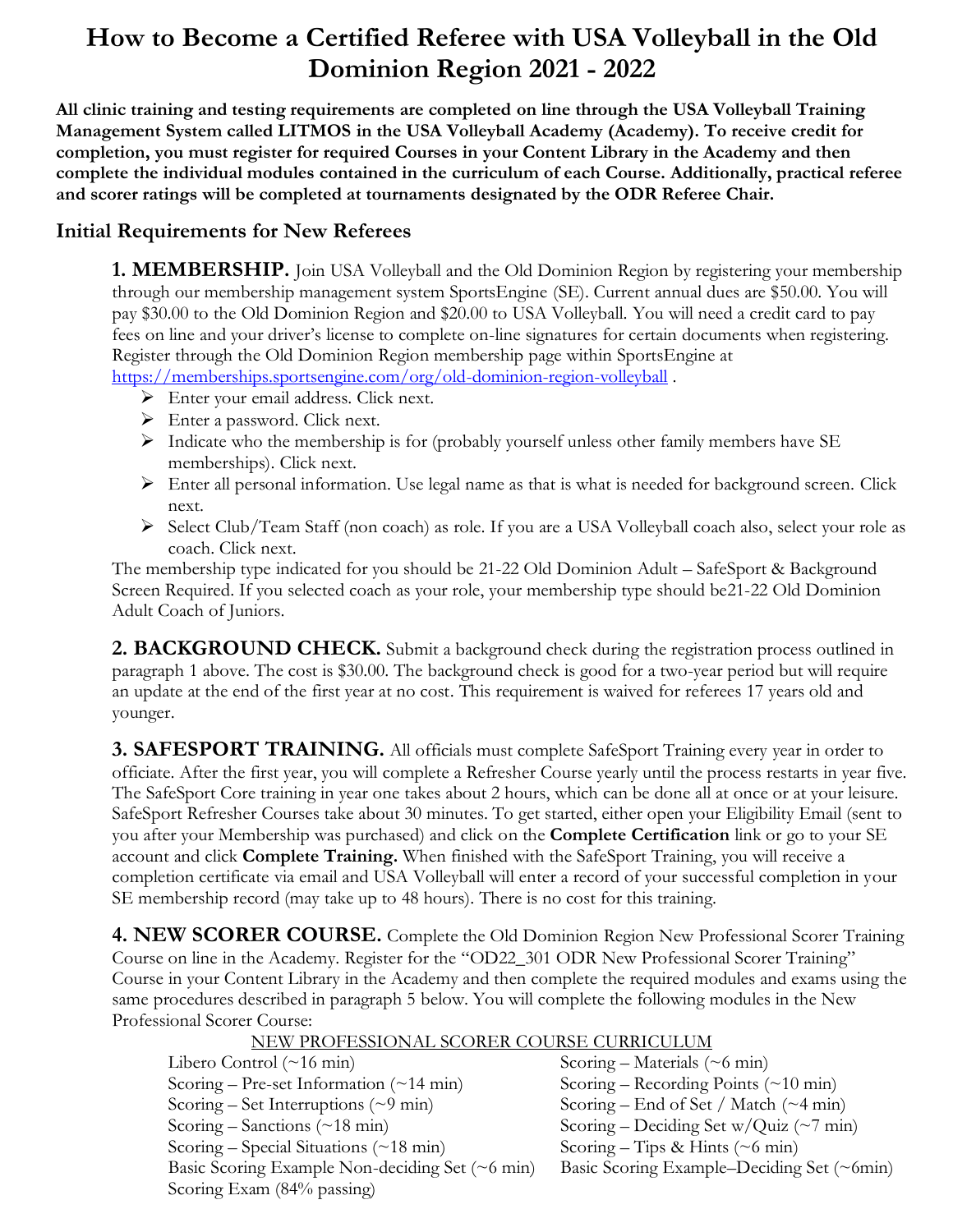**5. NEW REFEREE COURSE.** Complete the Old Dominion Region New Professional Referee Training Course on line in the Academy. From your SE account, click on USAV Academy and then register for the "OD22\_201 ODR New Professional Referee Training" Course. Then go to the Course in the Academy and complete all of the modules and exams. You will complete the following course elements (modules) within the New Professional Referee Clinic:

| NEW PROFESSIONAL REFEREE COURSE CURRICULUM                         |                                                         |
|--------------------------------------------------------------------|---------------------------------------------------------|
| Critical Rules & Points of Emphasis $(\sim 10 \text{ min})$        | Uniform Requirements & Reminders $(\sim 8 \text{ min})$ |
| Ground Rules $(\sim 17 \text{ min})$                               | Signals $(\sim 27 \text{ min})$                         |
| Pre-match Preparation & Post-match Debrief $(\sim 17 \text{ min})$ | Introduction to Sanctions ( $\sim$ 8 min)               |
| Introduction to R1 Responsibilities $(\sim 13 \text{ min})$        | Referee Platform Requirements ( $\sim$ 3 min)           |
| Introduction to R2 Responsibilities $(\sim 10 \text{ min})$        | R2 Transition & Positioning $(\sim 29 \text{ min})$     |
| Net & Center Line Rules (~10 min)                                  | Net Play $(\sim 13 \text{ min})$                        |
| Reaching Over the Net $(\sim 12 \text{ min})$                      | Libero Rules ( $\sim$ 22 min)                           |
| Time-outs & Substitutions $(\sim 18 \text{ min})$                  | Taking Care of Business $(\sim 10 \text{ min})$         |
| Sport Court Rules $(\sim 5 \text{ min})$                           | Officiating U-14s $(\sim)$ min)                         |
| Protests $(\sim 10 \text{ min})$                                   | Preventive Officiating $(\sim 15 \text{ min})$          |
| Alignment Basics: $5-1$ (~19 min)                                  | Handling Injury Situations (~11 min)                    |
| What Would You Do? (20 min)                                        | Getting Rated $(\sim 23 \text{ min})$                   |
| Professionalism I $(\sim 6 \text{ min})$                           | Professionalism II ( $\sim$ 8 min)                      |
| Health & Well-being $( \sim 8 \text{ min})$                        | Rules Exam (84% passing)                                |
| Official Uniform and Equipment $(\sim 8 \text{ min})$              |                                                         |
|                                                                    |                                                         |

#### NEW PROFESSIONAL REFEREE C0URSE CURRICULUM

**6. COURSES IN THE ACADEMY.** Below are instructions on how to get to the USAV Academy to register for the Courses you must complete after you have registered your membership in SportsEngine.

- $\triangleright$  Log in to your account in SportsEngine.
- ➢ Click on "Household" in the menu listing on the left-hand side of the page.
- ➢ A tile will appear with your name, phone, & email address. Click anywhere on this tile.
- ➢ The next page will show your profile information and two membership tiles. Click on "View Details" near the bottom of either of the membership tiles.
- ➢ On the next page, click on the blue "USAV ACADEMY" button near the right top of the page.
- ➢ That will take you to the USAV Academy. Click on "Content Library" in the menu on the left-hand side.
- $\triangleright$  Click on the Course you need to register for and complete any registration requirements.
- ➢ Complete the individual modules listed.

**7. USAV NATIONAL AND ADVANCEMENT CLINICS.** Register for and attend the USA Volleyball National Clinic which the ODR schedules each year. This year's clinic will be on line. A specific date for the clinic and registration instructions haven't been established yet.

**8. PRACTICAL RATINGS.** You must pass three practical referee ratings as an R1 and two practical scorer ratings at tournaments designated by the Old Dominion Region Referee Chair. We currently plan on holding the first rating session on Saturday January 8, 2022. We hope to have one or two rating sites in Richmond, VA and potentially another rating site in the Lynchburg or Roanoke area. I'll publish actual rating sites and dates in late December but you should block January 8 now so you'll be available to complete your ratings. You will not receive any compensation for matches during the rating process. You will receive compensation for officiating only after you are fully certified.

**9. CERTIFICATION APPROVAL**. The final step in certification is approval of your scorer certification by the Scorer Chair and approval of your referee certification by the Referee Chair. Your Provisional Certifications (referee & scorer) will be good for one year.